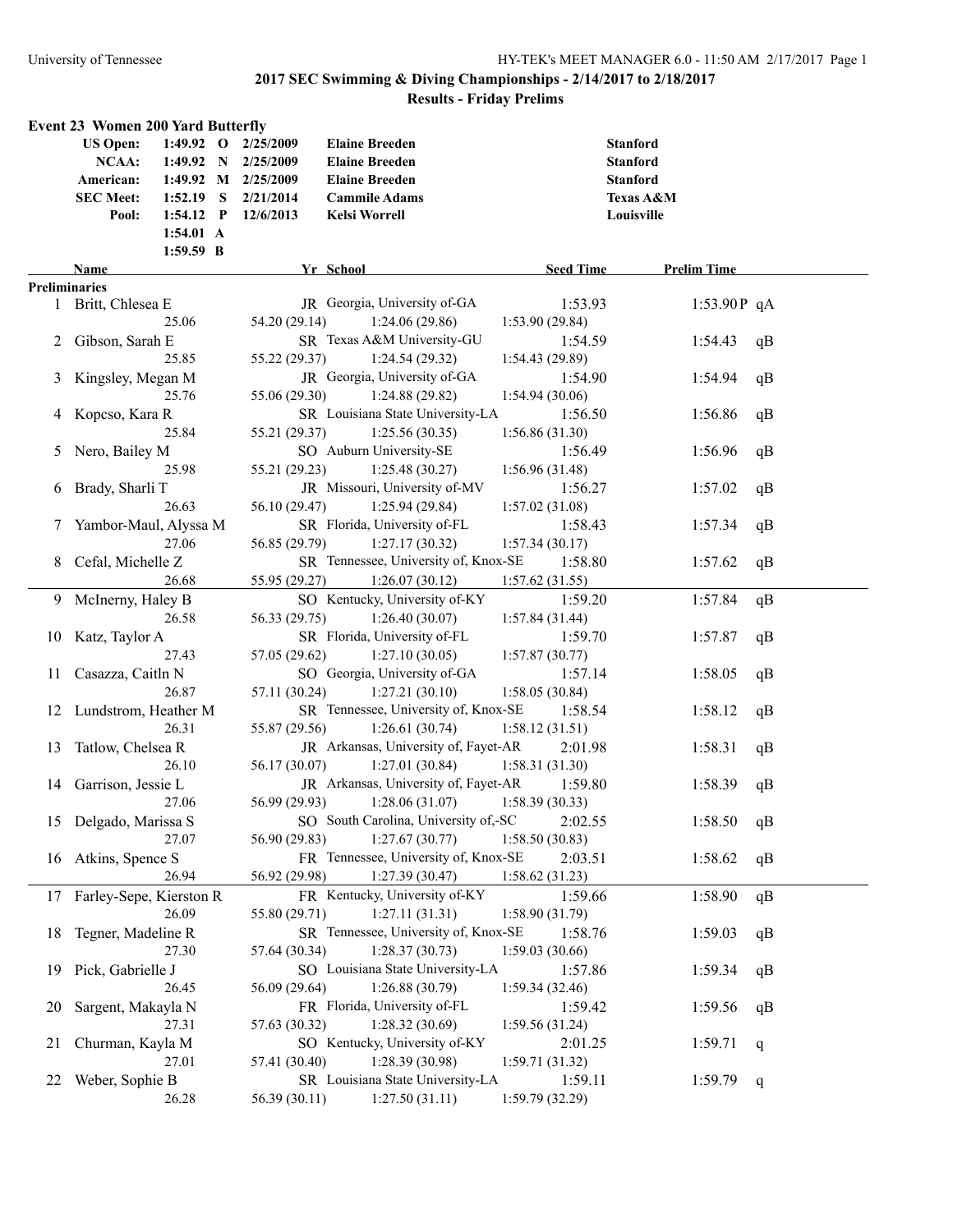## **Preliminaries ... (Event 23 Women 200 Yard Butterfly)**

|    | Name                       | Yr School                                    | <b>Seed Time</b> | <b>Prelim Time</b> |   |
|----|----------------------------|----------------------------------------------|------------------|--------------------|---|
|    | 23 Metzger-Seymour, Erin M | JR Missouri, University of-MV                | 2:01.37          | 1:59.90            | q |
|    | 26.04                      | 56.12 (30.08)<br>1:27.45(31.33)              | 1:59.90(32.45)   |                    |   |
| 24 | Avdic, Azra                | FR Missouri, University of-MV                | 1:58.04          | 2:00.12            | q |
|    | 27.33                      | 57.35 (30.02)<br>1:28.51(31.16)              | 2:00.12(31.61)   |                    |   |
|    | 25 Worrell, Taylor N       | JR South Carolina, University of,-SC         | 2:02.94          | 2:00.50            |   |
|    | 27.47                      | 1:28.78(31.25)<br>57.53 (30.06)              | 2:00.50(31.72)   |                    |   |
| 26 | Musser, Hannah E           | JR Alabama, University of-SE                 | 2:00.54          | 2:00.59            |   |
|    | 26.86                      | 57.48 (30.62)<br>1:28.69(31.21)              | 2:00.59(31.90)   |                    |   |
| 27 | Painter, Kathryn M         | SO Kentucky, University of-KY                | 1:59.08          | 2:00.95            |   |
|    | 27.30                      | 58.14 (30.84)<br>1:29.45(31.31)              | 2:00.95(31.50)   |                    |   |
| 28 | Rozier, Nicole J           | FR Louisiana State University-LA             | 2:02.70          | 2:01.24            |   |
|    | 26.83                      | 57.25 (30.42)<br>1:28.45(31.20)              | 2:01.24 (32.79)  |                    |   |
| 29 | Sapienza, Breanna M        | JR Vanderbilt University-SE                  | 2:03.92          | 2:01.37            |   |
|    | 26.85                      | 57.37 (30.52)<br>1:29.14(31.77)              | 2:01.37(32.23)   |                    |   |
| 30 | Kelly, Paige M             | SO Kentucky, University of-KY                | 1:59.86          | 2:01.49            |   |
|    | 26.97                      | 58.11 (31.14)<br>1:29.58(31.47)              | 2:01.49(31.91)   |                    |   |
|    | 31 Koch, Rachel L          | SR Vanderbilt University-SE                  | 2:02.07          | 2:01.51            |   |
|    | 27.42                      | 57.98 (30.56)<br>1:29.15(31.17)              | 2:01.51(32.36)   |                    |   |
|    | 32 Black, Haley M          | JR Auburn University-SE                      | 1:59.56          | 2:01.62            |   |
|    | 26.09                      | 56.06 (29.97)<br>1:27.51(31.45)              | 2:01.62(34.11)   |                    |   |
|    | 33 Finnon, Meg H           | FR Georgia, University of-GA                 | 1:59.93          | 2:01.65            |   |
|    | 27.16                      | 57.95 (30.79)<br>1:29.62(31.67)              | 2:01.65(32.03)   |                    |   |
|    | 34 Preski, Alexis M        | FR Alabama, University of-SE                 | 2:01.09          | 2:01.84            |   |
|    | 27.05                      | 57.46 (30.41)<br>1:29.22(31.76)              | 2:01.84(32.62)   |                    |   |
|    | 35 Moon, Caitlynn E        | JR Texas A&M University-GU                   | 2:03.84          | 2:02.12            |   |
|    | 27.70                      | 58.66 (30.96)<br>1:30.20(31.54)              | 2:02.12(31.92)   |                    |   |
|    | 36 Martin, Maddie C        | SR Auburn University-SE                      | 2:02.85          | 2:02.63            |   |
|    | 26.34                      | 57.02 (30.68)<br>1:28.98(31.96)              | 2:02.63(33.65)   |                    |   |
| 37 | Grossman, Helen H          | FR Louisiana State University-LA             | 2:02.19          | 2:02.76            |   |
|    | 26.88                      | 57.06 (30.18)<br>1:28.73(31.67)              | 2:02.76 (34.03)  |                    |   |
|    | 38 Forrester, Patricia D   | SR Tennessee, University of, Knox-SE         | 2:05.47          | 2:03.43            |   |
|    | 27.19                      | 57.20 (30.01)<br>1:29.02(31.82)              | 2:03.43 (34.41)  |                    |   |
|    | 39 Blankenburg, Alex L     | SR Vanderbilt University-SE                  | 2:04.12          | 2:03.64            |   |
|    | 28.64                      | 1:00.19(31.55)<br>1:32.18(31.99)             | 2:03.64(31.46)   |                    |   |
| 40 | Bencic, Carrie A           | SR Vanderbilt University-SE                  | 2:01.59          | 2:03.98            |   |
|    | 27.57                      | 58.12 (30.55)<br>1:30.20(32.08)              | 2:03.98 (33.78)  |                    |   |
|    | 41 Weiss, Taylor R         | JR Arkansas, University of, Fayet-AR 2:03.62 |                  | 2:04.22            |   |
|    | 27.44                      | 1:30.05(31.86)<br>58.19 (30.75)              | 2:04.22(34.17)   |                    |   |
| 42 | Weekley, Olivia H          | JR Arkansas, University of, Fayet-AR         | 2:02.26          | 2:04.34            |   |
|    | 27.17                      | 58.46 (31.29)<br>1:30.68(32.22)              | 2:04.34(33.66)   |                    |   |
| 43 | Primdahl, Erin K           | JR Vanderbilt University-SE                  | 2:06.32          | 2:05.45            |   |
|    | 28.27                      | 1:32.70(32.31)<br>1:00.39(32.12)             | 2:05.45(32.75)   |                    |   |
| 44 | Moran, Kayla M             | SR Vanderbilt University-SE                  | 2:04.66          | 2:05.93            |   |
|    | 28.08                      | 1:33.55(33.02)<br>1:00.53(32.45)             | 2:05.93 (32.38)  |                    |   |
| 45 | Sanchez, Namilla S         | FR Vanderbilt University-SE                  | 2:08.99          | 2:11.79            |   |
|    | 29.38                      | 1:36.49(34.20)<br>1:02.29(32.91)             | 2:11.79(35.30)   |                    |   |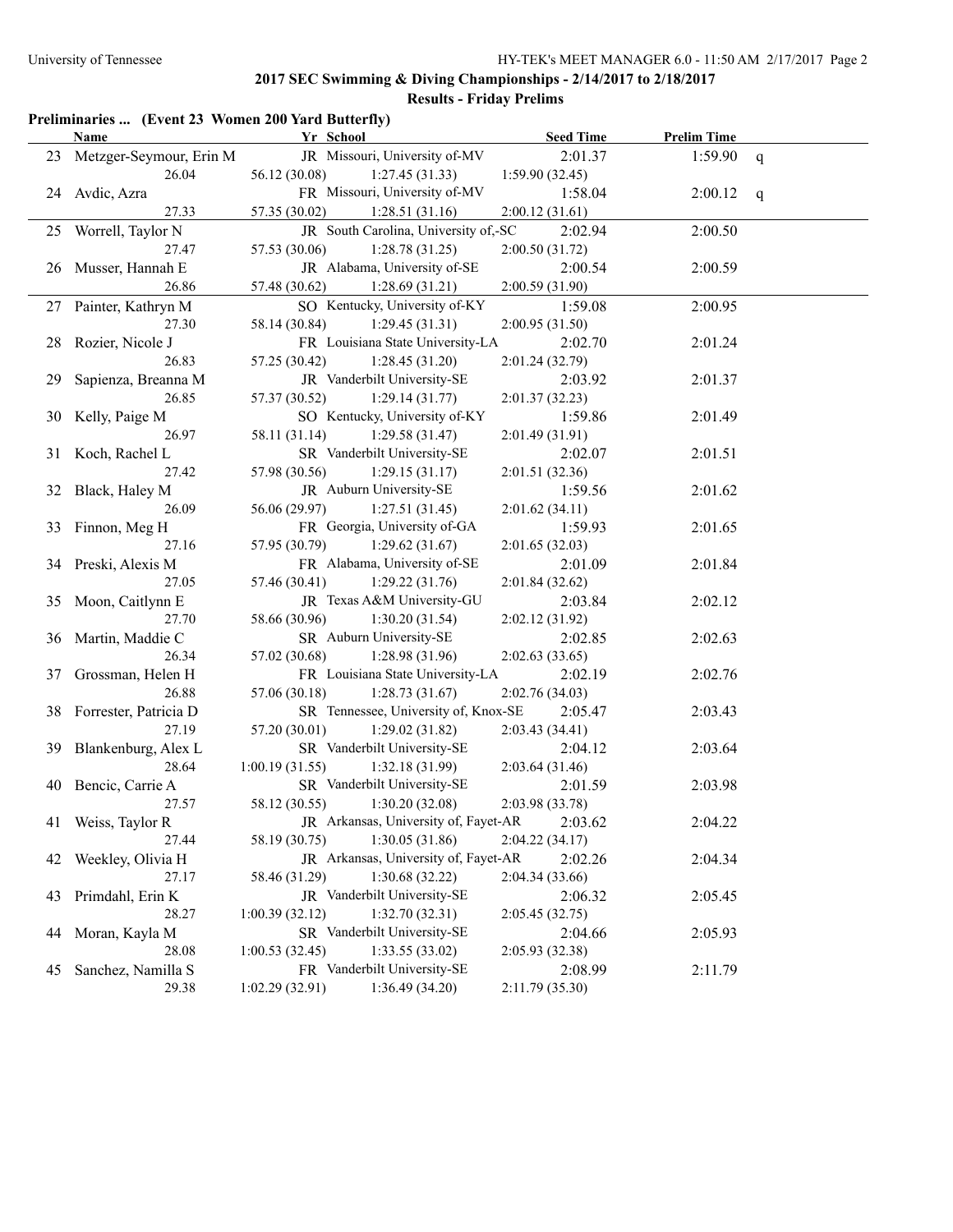|               | <b>Event 24 Men 200 Yard Butterfly</b> |             |                     |                                      |                  |                    |    |
|---------------|----------------------------------------|-------------|---------------------|--------------------------------------|------------------|--------------------|----|
|               | <b>US Open:</b>                        | $1:37.97$ O | 3/26/2016           | <b>Joseph Schooling</b>              |                  | <b>Texas</b>       |    |
|               | NCAA:                                  | 1:37.97 N   | 3/26/2016           | <b>Joseph Schooling</b>              |                  | <b>Texas</b>       |    |
|               | American:                              |             | 1:38.06 M 3/26/2016 | <b>Jack Conger</b>                   |                  | <b>Texas</b>       |    |
|               | <b>SEC Meet:</b>                       | $1:40.59$ S | 2/19/2016           | <b>Hugo Morris</b>                   |                  | Auburn             |    |
|               | Pool:                                  | $1:41.01$ P | 12/6/2013           | <b>Dylan Bosch</b>                   |                  |                    |    |
|               |                                        | 1:41.86 A   |                     |                                      |                  |                    |    |
|               |                                        | 1:47.99 B   |                     |                                      |                  |                    |    |
|               | Name                                   |             |                     | Yr School                            | <b>Seed Time</b> | <b>Prelim Time</b> |    |
|               | Preliminaries                          |             |                     |                                      |                  |                    |    |
|               | 1 Kalisz, Chase T                      |             |                     | SR Georgia, University of-GA         | 1:40.38          | 1:42.37            | qB |
|               |                                        | 23.23       | 49.68 (26.45)       | 1:16.21(26.53)                       | 1:42.37(26.16)   |                    |    |
|               | Switkowski, Jan                        |             |                     | JR Florida, University of-FL         | 1:43.42          | 1:43.04            | qB |
|               |                                        | 23.26       | 49.33 (26.07)       | 1:16.24(26.91)                       | 1:43.04(26.80)   |                    |    |
| 3             | Minuth, Fynn                           |             |                     | SO South Carolina, University of,-SC | 1:45.69          | 1:43.09            | qB |
|               |                                        | 23.37       | 49.34 (25.97)       | 1:15.80(26.46)                       | 1:43.09(27.29)   |                    |    |
|               | 4 Bentz, Gunnar G                      |             |                     | JR Georgia, University of-GA         | 1:43.95          | 1:43.16            | qB |
|               |                                        | 23.60       | 50.12 (26.52)       | 1:16.71(26.59)                       | 1:43.16(26.45)   |                    |    |
| $\mathcal{L}$ | Szaranek, Mark                         |             |                     | JR Florida, University of-FL         | 1:45.18          | 1:43.49            | qB |
|               |                                        | 23.37       | 49.71 (26.34)       | 1:16.49(26.78)                       | 1:43.49(27.00)   |                    |    |
| 6             | Clark, Pace T                          |             |                     | SR Georgia, University of-GA         | 1:41.18          | 1:43.52            | qB |
|               |                                        | 23.04       | 49.15 (26.11)       | 1:15.62(26.47)                       | 1:43.52(27.90)   |                    |    |
|               | 7 Litherland, Mick S                   |             |                     | JR Georgia, University of-GA         | 1:43.95          | 1:43.71            | qB |
|               |                                        | 23.49       | 49.90 (26.41)       | 1:16.37(26.47)                       | 1:43.71(27.34)   |                    |    |
| 8             | Morris, Hugo                           |             |                     | JR Auburn University-SE              | 1:45.67          | 1:43.82            | qB |
|               |                                        | 22.97       | 49.21 (26.24)       | 1:16.07(26.86)                       | 1:43.82(27.75)   |                    |    |
|               | 9 Higgins, Kyle D                      |             |                     | SR Kentucky, University of-KY        | 1:42.66          | 1:43.84            | qB |
|               |                                        | 23.13       | 49.70 (26.57)       | 1:16.18(26.48)                       | 1:43.84(27.66)   |                    |    |
|               | 10 Martinez, Jose A                    |             |                     | SO Texas A&M University-GU           | 1:44.78          | 1:44.32            | qB |
|               |                                        | 23.49       | 50.22(26.73)        | 1:17.46(27.24)                       | 1:44.32(26.86)   |                    |    |
| 11            | Martinez, Luis C                       |             |                     | JR Auburn University-SE              | 1:44.52          | 1:44.49            | qB |
|               |                                        | 23.51       | 50.39 (26.88)       | 1:17.19(26.80)                       | 1:44.49(27.30)   |                    |    |
| 12            | Jones, Harrison H                      |             |                     | SO Louisiana State University-LA     | 1:44.30          | 1:44.56            | qB |
|               |                                        | 23.31       | 49.89 (26.58)       | 1:17.09(27.20)                       | 1:44.56(27.47)   |                    |    |
| 13            | Charles, Taylor T                      |             |                     | JR Alabama, University of-SE         | 1:46.19          | 1:44.73            | qB |
|               |                                        | 23.72       | 50.07(26.35)        | 1:16.74(26.67)                       | 1:44.73 (27.99)  |                    |    |
|               | 14 Wallace, Martin L                   |             |                     | SR Missouri, University of-MV        | 1:45.38          | 1:44.84            | qB |
|               |                                        | 23.18       | 49.93 (26.75)       | 1:17.11(27.18)                       | 1:44.84(27.73)   |                    |    |
|               | 15 Goldman, Brandon R                  |             |                     | SR Louisiana State University-LA     | 1:43.89          | 1:44.89            | qB |
|               |                                        | 23.34       | 49.81 (26.47)       | 1:17.06(27.25)                       | 1:44.89(27.83)   |                    |    |
|               | 16 Brooks, Powell P                    |             |                     | JR Georgia, University of-GA         | 1:46.03          | 1:45.03            | qB |
|               |                                        | 24.03       | 50.95 (26.92)       | 1:18.07(27.12)                       | 1:45.03(26.96)   |                    |    |
| 17            | Slaton, Micah L                        |             |                     | FR Missouri, University of-MV        | 1:45.16          | 1:45.11            | qB |
|               |                                        | 23.32       | 49.56 (26.24)       | 1:16.65(27.09)                       | 1:45.11 (28.46)  |                    |    |
| 18            | Markham, Jake M                        |             |                     | JR Louisiana State University-LA     | NT               | 1:45.19            | qB |
|               |                                        | 23.28       | 49.92 (26.64)       | 1:17.69(27.77)                       | 1:45.19(27.50)   |                    |    |
| 19            | Smith, Jacob D                         |             |                     | JR Kentucky, University of-KY        | 1:49.68          | 1:45.26            | qB |
|               |                                        | 23.21       | 49.79 (26.58)       | 1:17.30(27.51)                       | 1:45.26(27.96)   |                    |    |
| 20            | Ballard, Foster W                      |             |                     | SO Auburn University-SE              | 1:47.63          | 1:45.30            | qB |
|               |                                        | 24.16       | 50.77(26.61)        | 1:17.33(26.56)                       | 1:45.30(27.97)   |                    |    |
| 21            | Atmore, Blake B                        |             |                     | SO Georgia, University of-GA         | 1:46.53          | 1:45.31            | qB |
|               |                                        | 23.95       | 50.60(26.65)        | 1:17.88(27.28)                       | 1:45.31(27.43)   |                    |    |
| 22            | Beach, Matthew G                       |             |                     | SO Kentucky, University of-KY        | 1:45.27          | 1:45.35            |    |
|               |                                        | 23.81       | 50.56 (26.75)       | 1:17.67(27.11)                       | 1:45.35(27.68)   |                    | qB |
|               |                                        |             |                     |                                      |                  |                    |    |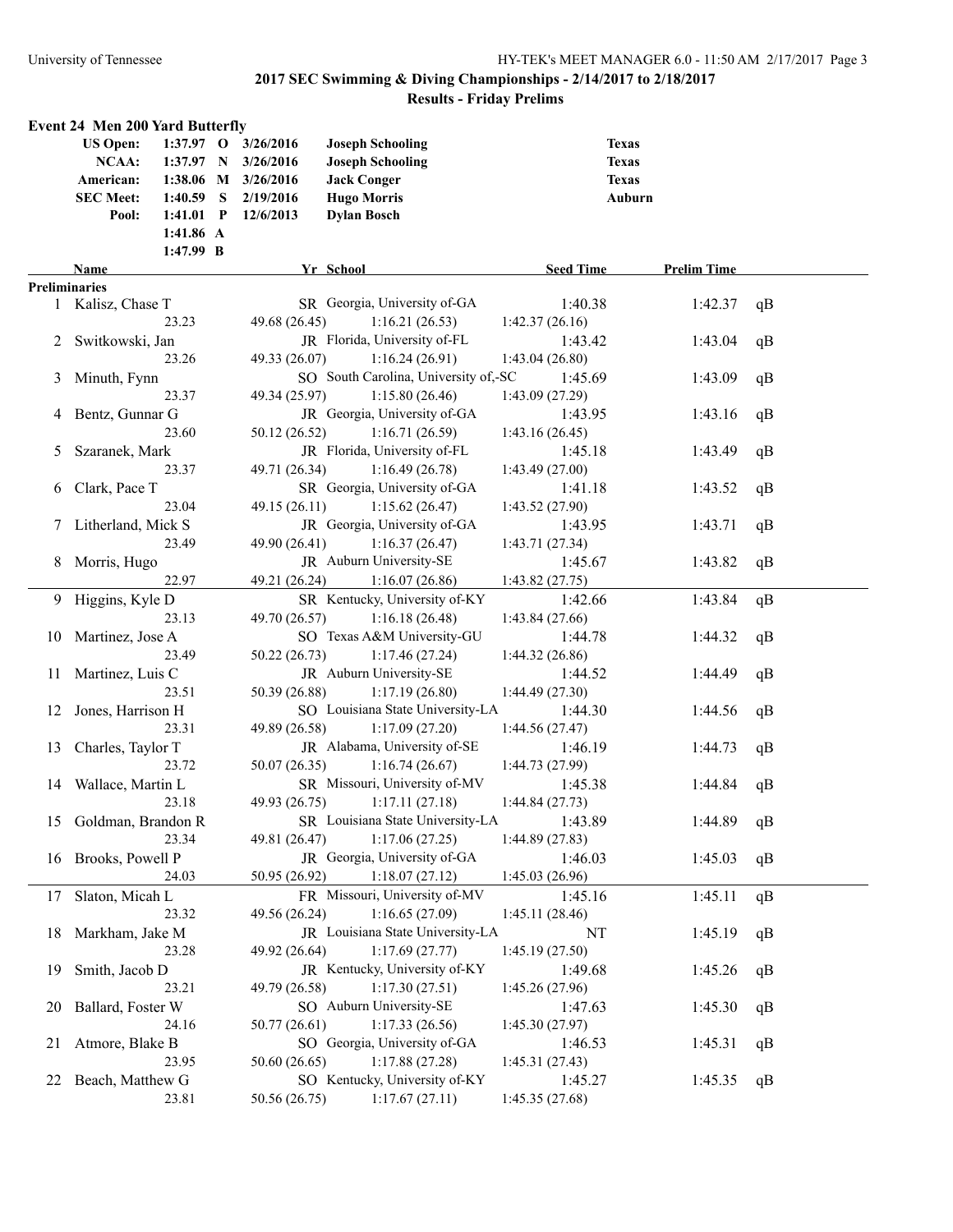|    | Preliminaries  (Event 24 Men 200 Yard Butterfly) |                   |                                      |                  |                    |    |
|----|--------------------------------------------------|-------------------|--------------------------------------|------------------|--------------------|----|
|    | Name                                             |                   | Yr School                            | <b>Seed Time</b> | <b>Prelim Time</b> |    |
| 23 | McCloskey, Liam M                                |                   | SO Auburn University-SE              | 1:47.41          | 1:45.41            | qB |
|    | 23.72                                            | 50.41 (26.69)     | 1:17.67(27.26)                       | 1:45.41(27.74)   |                    |    |
| 24 | Tosh, Caleb J                                    |                   | JR South Carolina, University of,-SC | 1:46.77          | 1:45.43            | qB |
|    | 23.80                                            | 50.38 (26.58)     | 1:17.93(27.55)                       | 1:45.43(27.50)   |                    |    |
| 25 | Smith, Jack C                                    |                   | SO South Carolina, University of,-SC | 1:48.58          | 1:45.71            | B  |
|    | 23.78                                            | 50.07 (26.29)     | 1:17.33(27.26)                       | 1:45.71(28.38)   |                    |    |
| 26 | Ayar, Turker                                     |                   | SR Texas A&M University-GU           | 1:48.21          | 1:46.26            | B  |
|    | 23.17                                            | 50.18 (27.01)     | 1:18.43(28.25)                       | 1:46.26(27.83)   |                    |    |
| 27 | Levreault-Lopez, Alarii                          |                   | SO Louisiana State University-LA     | 1:45.55          | 1:46.31            | B  |
|    | 24.04                                            | 51.36 (27.32)     | 1:19.16(27.80)                       | 1:46.31(27.15)   |                    |    |
| 28 | Grassi, Santiago                                 |                   | FR Auburn University-SE              | 1:47.96          | 1:46.58            | B  |
|    | 23.47                                            | 50.78 (27.31)     | 1:18.64(27.86)                       | 1:46.58(27.94)   |                    |    |
| 29 | Gonzalez, Mateo                                  |                   | SO Texas A&M University-GU           | 1:47.97          | 1:46.63            | B  |
|    | 23.81                                            | 51.13 (27.32)     | 1:19.06(27.93)                       | 1:46.63(27.57)   |                    |    |
| 30 | Lima, Giovanny N                                 |                   | FR Missouri, University of-MV        | 1:47.86          | 1:46.85            | B  |
|    | 23.75                                            | 50.92 (27.17)     | 1:18.64(27.72)                       | 1:46.85(28.21)   |                    |    |
| 31 | Ramoska, Robert R                                |                   | SR Alabama, University of-SE         | 1:50.59          | 1:47.00            | B  |
|    | 23.21                                            | 49.27 (26.06)     | 1:16.90(27.63)                       | 1:47.00(30.10)   |                    |    |
| 32 | Brady, Andrew P                                  |                   | JR Florida, University of-FL         | 1:50.95          | 1:47.06            | B  |
|    | 24.44                                            | 52.07 (27.63)     | 1:19.53(27.46)                       | 1:47.06(27.53)   |                    |    |
| 33 | Riggs, William H                                 |                   | FR South Carolina, University of,-SC | 1:47.82          | 1:47.12            | B  |
|    | 23.91                                            | 50.64 (26.73)     | 1:18.35(27.71)                       | 1:47.12(28.77)   |                    |    |
| 34 | Walker, Benjamin G                               |                   | FR Texas A&M University-GU           | 1:48.65          | 1:47.33            | B  |
|    | 23.96                                            | 51.94 (27.98)     | 1:19.74(27.80)                       | 1:47.33(27.59)   |                    |    |
| 35 | Lebed, Alex M                                    |                   | SO Florida, University of-FL         | 1:50.08          | 1:48.39            |    |
|    | 24.09                                            | 51.38 (27.29)     | 1:19.05(27.67)                       | 1:48.39 (29.34)  |                    |    |
| 36 | Abbott, Taylor K                                 |                   | FR Tennessee, University of, Knox-SE | 1:49.99          | 1:48.85            |    |
|    | 24.81                                            | 52.83 (28.02)     | 1:20.77(27.94)                       | 1:48.85(28.08)   |                    |    |
| 37 | Hadjiconstantinou, Jack                          |                   | SR Alabama, University of-SE         | 1:52.08          | 1:50.85            |    |
|    | 25.20                                            | 53.06 (27.86)     | 1:21.63(28.57)                       | 1:50.85(29.22)   |                    |    |
|    | 38 Lee, Bryan D                                  |                   | SO Auburn University-SE              | NT               | 1:52.38            |    |
|    | 24.95                                            | 52.94 (27.99)     | 1:22.02(29.08)                       | 1:52.38(30.36)   |                    |    |
|    | Event 25 Women 100 Yard Backstroke               |                   |                                      |                  |                    |    |
|    | <b>US Open:</b><br>49.97 O                       | 3/22/2002         | <b>Natalie Coughlin</b>              |                  | California         |    |
|    | <b>NCAA:</b>                                     | 49.97 N 3/22/2002 | <b>Natalie Coughlin</b>              |                  | California         |    |
|    | American:<br>49.97 M                             | 3/22/2002         | <b>Natalie Coughlin</b>              |                  | California         |    |
|    | <b>SEC Meet:</b><br>50.53                        | 2/20/2009<br>S    | <b>Gemma Spofforth</b>               |                  | Florida            |    |
|    | Pool:<br>51.37 P                                 | 2/17/2012         | <b>Jenny Connolly</b>                |                  | <b>Tennessee</b>   |    |
|    | 51.45 A                                          |                   |                                      |                  |                    |    |
|    | 55.09 B                                          |                   |                                      |                  |                    |    |
|    | Name                                             |                   | Yr School                            | <b>Seed Time</b> | <b>Prelim Time</b> |    |
|    | <b>Preliminaries</b>                             |                   |                                      |                  |                    |    |
|    | 1 Smoliga, Olivia M                              |                   | SR Georgia, University of-GA         | 51.24            | 51.10P qA          |    |
|    | 12.11                                            | 25.04 (12.93)     | 38.10 (13.06)                        | 51.10 (13.00)    |                    |    |
| 2  | Stevens, Hannah E                                |                   | JR Missouri, University of-MV        | 51.18            | 51.13P qA          |    |
|    | 12.15                                            | 24.85 (12.70)     | 37.95 (13.10)                        | 51.13 (13.18)    |                    |    |
| 3  | Toussaint, Kira M                                |                   | SR Tennessee, University of, Knox-SE | 51.79            | 51.56              | qB |
|    | 12.16                                            | 25.18 (13.02)     | 38.32 (13.14)                        | 51.56 (13.24)    |                    |    |
| 4  | Seidt, Asia M                                    |                   | FR Kentucky, University of-KY        | 51.50            | 51.66              | qB |
|    | 12.42                                            | 25.21 (12.79)     | 38.46 (13.25)                        | 51.66 (13.20)    |                    |    |
| 5  | Laemmler, Nadine M                               |                   | SR Missouri, University of-MV        | 52.01            | 51.98              | qB |
|    | 12.11                                            | 25.13 (13.02)     | 38.49 (13.36)                        | 51.98 (13.49)    |                    |    |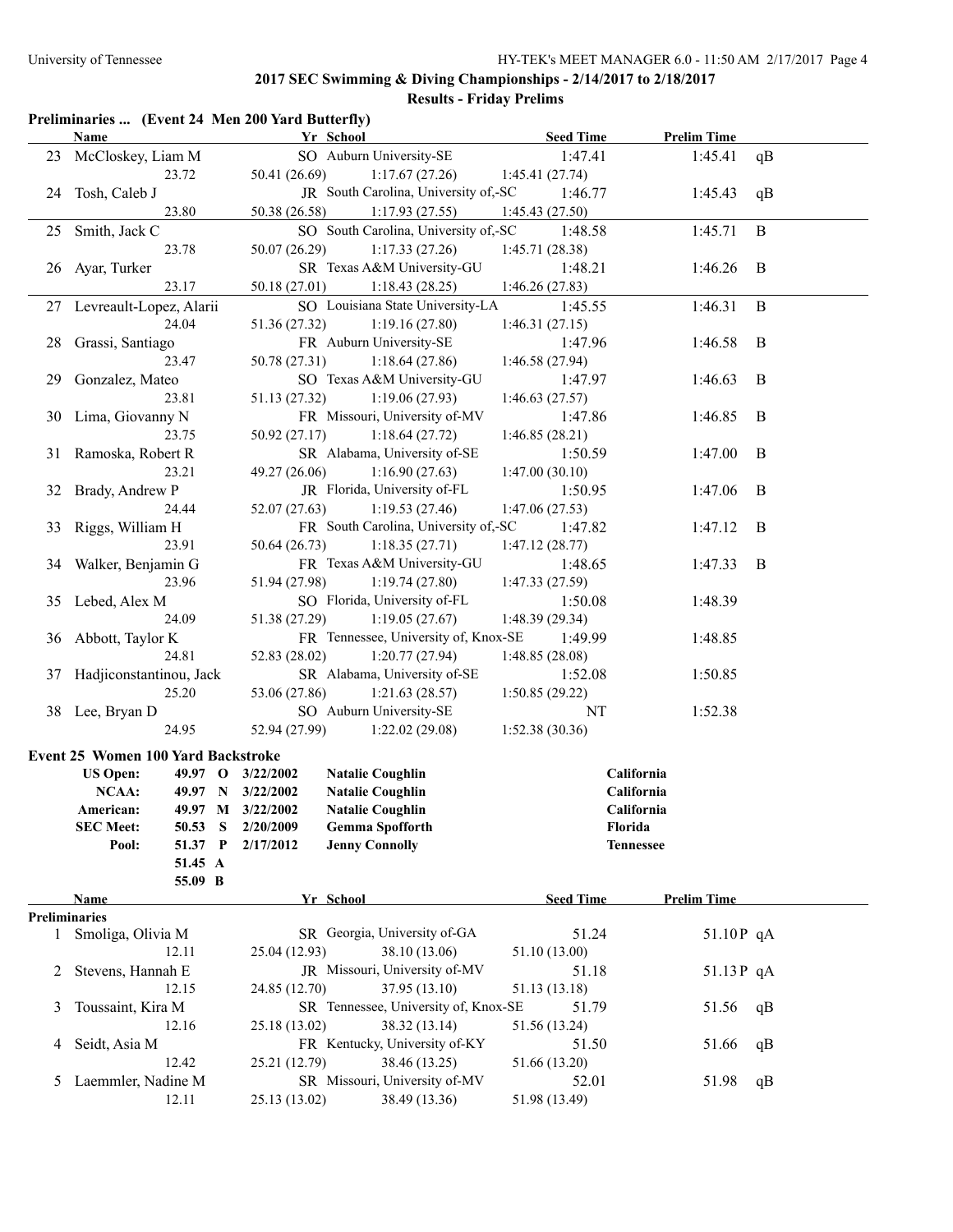## **Preliminaries ... (Event 25 Women 100 Yard Backstroke)**

|    | Name                             | Yr School                    |                                      | <b>Seed Time</b> | <b>Prelim Time</b> |          |
|----|----------------------------------|------------------------------|--------------------------------------|------------------|--------------------|----------|
|    | 6 Galyer, Danielle M             |                              | SR Kentucky, University of-KY        | 52.53            | 52.02              | qB       |
|    | 12.41                            | 25.42(13.01)                 | 38.81 (13.39)                        | 52.02 (13.21)    |                    |          |
|    | 7 Ball, Emma                     |                              | FR Florida, University of-FL         | 52.53            | 52.49              | qB       |
|    | 12.31                            | 25.27(12.96)                 | 38.79 (13.52)                        | 52.49 (13.70)    |                    |          |
|    | 8 Britt, Chlesea E               |                              | JR Georgia, University of-GA         | 52.93            | 52.54              | qB       |
|    | 12.34                            | 25.29 (12.95)                | 38.94 (13.65)                        | 52.54 (13.60)    |                    |          |
|    | 9 Hynes, Haley M                 |                              | FR Missouri, University of-MV        | 52.19            | 52.82              | qB       |
|    | 12.53                            | 25.67(13.14)                 | 39.37 (13.70)                        | 52.82 (13.45)    |                    |          |
|    | *10 Norman, Laura R              |                              | JR Texas A&M University-GU           | 53.53            | 53.05              | qB       |
|    | 12.56                            | 25.49 (12.93)                | 39.13 (13.64)                        | 53.05 (13.92)    |                    |          |
|    |                                  |                              | FR Georgia, University of-GA         | 54.19            | 53.05              |          |
|    | *10 Parker, Katherine E<br>12.73 | 25.85(13.12)                 |                                      |                  |                    | qB       |
|    |                                  |                              | 39.56 (13.71)                        | 53.05 (13.49)    |                    |          |
|    | 12 Alexander, Bridgette K        |                              | JR Kentucky, University of-KY        | 52.53            | 53.20              | qB       |
|    | 12.53                            | 25.77 (13.24)                | 39.49 (13.72)                        | 53.20 (13.71)    |                    |          |
|    | 13 Sell, Sydney L                |                              | SO Florida, University of-FL         | 54.21            | 53.50              | qB       |
|    | 12.55                            | 25.67(13.12)                 | 39.47 (13.80)                        | 53.50 (14.03)    |                    |          |
|    | 14 Stewart, Kylie N              |                              | JR Georgia, University of-GA         | 52.65            | 53.51              | qB       |
|    | 12.88                            | 26.07(13.19)                 | 39.87 (13.80)                        | 53.51 (13.64)    |                    |          |
|    | 15 Cornell, Emily B              |                              | FR South Carolina, University of,-SC | 54.57            | 53.61              | qB       |
|    | 12.59                            | 25.97 (13.38)                | 39.66 (13.69)                        | 53.61 (13.95)    |                    |          |
|    | 16 Coughlin, Katie M             |                              | SO Alabama, University of-SE         | 53.52            | 53.71              | qB       |
|    | 12.66                            | 25.81 (13.15)                | 39.72 (13.91)                        | 53.71 (13.99)    |                    |          |
|    | 17 Kelsoe, Katie K               |                              | SO Alabama, University of-SE         | 54.12            | 53.74              | qB       |
|    | 12.52                            | 25.71 (13.19)                | 39.72 (14.01)                        | 53.74 (14.02)    |                    |          |
|    | 18 Tetzloff, Alyssa P            | SO Auburn University-SE      |                                      | 53.71            | 53.80              | qB       |
|    | 12.49                            | 25.77 (13.28)                | 39.77 (14.00)                        | 53.80 (14.03)    |                    |          |
|    | 19 Van Landeghem, Chantal        |                              | SR Georgia, University of-GA         | 54.92            | 53.83              | qB       |
|    | 12.77                            | 26.08(13.31)                 | 39.99 (13.91)                        | 53.83 (13.84)    |                    |          |
|    | 20 Korst, Caroline J             |                              | SR Alabama, University of-SE         | 54.06            | 53.87              | qB       |
|    | 12.82                            | 26.00(13.18)                 | 39.88 (13.88)                        | 53.87 (13.99)    |                    |          |
| 21 | Zimmer, Kate M                   |                              | SO Louisiana State University-LA     | 54.69            | 54.05              | qB       |
|    | 12.71                            | 26.01 (13.30)                | 39.97 (13.96)                        | 54.05 (14.08)    |                    |          |
|    | 22 King, Jennifer J              |                              | FR Missouri, University of-MV        | 54.35            | 54.11              | qB       |
|    | 12.84                            | 26.35(13.51)                 | 40.30 (13.95)                        | 54.11 (13.81)    |                    |          |
|    | 23 Coloma, Samantha I            |                              | FR Missouri, University of-MV        | 54.01            | 54.26              | qB       |
|    | 12.81                            | 26.26(13.45)                 | 40.19 (13.93)                        | 54.26 (14.07)    |                    |          |
|    | 24 Scott, Bailey K               | JR Alabama, University of-SE |                                      | 55.03            | 54.27 qB           |          |
|    | 12.72                            | 26.18 (13.46)                | 40.23(14.05)                         | 54.27 (14.04)    |                    |          |
| 25 | John-Williams, Kimberlee C       |                              | SR Georgia, University of-GA         | 55.46            | 54.41              | B        |
|    | 12.92                            | 26.10(13.18)                 | 40.12 (14.02)                        | 54.41 (14.29)    |                    |          |
|    | 26 Brakefield, Mary Cayten C     |                              | FR Tennessee, University of, Knox-SE | 56.75            | 54.51              | B        |
|    | 13.12                            |                              |                                      |                  |                    |          |
|    |                                  | 26.61 (13.49)                | 40.76 (14.15)                        | 54.51 (13.75)    |                    |          |
|    | 27 Baddock, Caroline A           | JR Auburn University-SE      |                                      | 56.05            | 54.53              | $\bf{B}$ |
|    | 13.17                            | 26.55 (13.38)                | 40.56(14.01)                         | 54.53 (13.97)    |                    |          |
| 28 | Wilson, Makenna N                |                              | SR Louisiana State University-LA     | 54.79            | 54.54              | B        |
|    | 13.11                            | 26.46 (13.35)                | 40.64 (14.18)                        | 54.54 (13.90)    |                    |          |
| 29 | Souther, Lexi D                  |                              | FR Alabama, University of-SE         | 54.99            | 54.58              | B        |
|    | 12.60                            | 26.01 (13.41)                | 40.28 (14.27)                        | 54.58 (14.30)    |                    |          |
| 30 | Oberlander, Kacey B              |                              | FR Alabama, University of-SE         | 57.21            | 54.59              | B        |
|    | 13.15                            | 26.57 (13.42)                | 40.61 (14.04)                        | 54.59 (13.98)    |                    |          |
|    | 31 Metzsch, Sara K               |                              | FR Texas A&M University-GU           | 54.79            | 54.73              | B        |
|    | 13.09                            | 26.58 (13.49)                | 40.80 (14.22)                        | 54.73 (13.93)    |                    |          |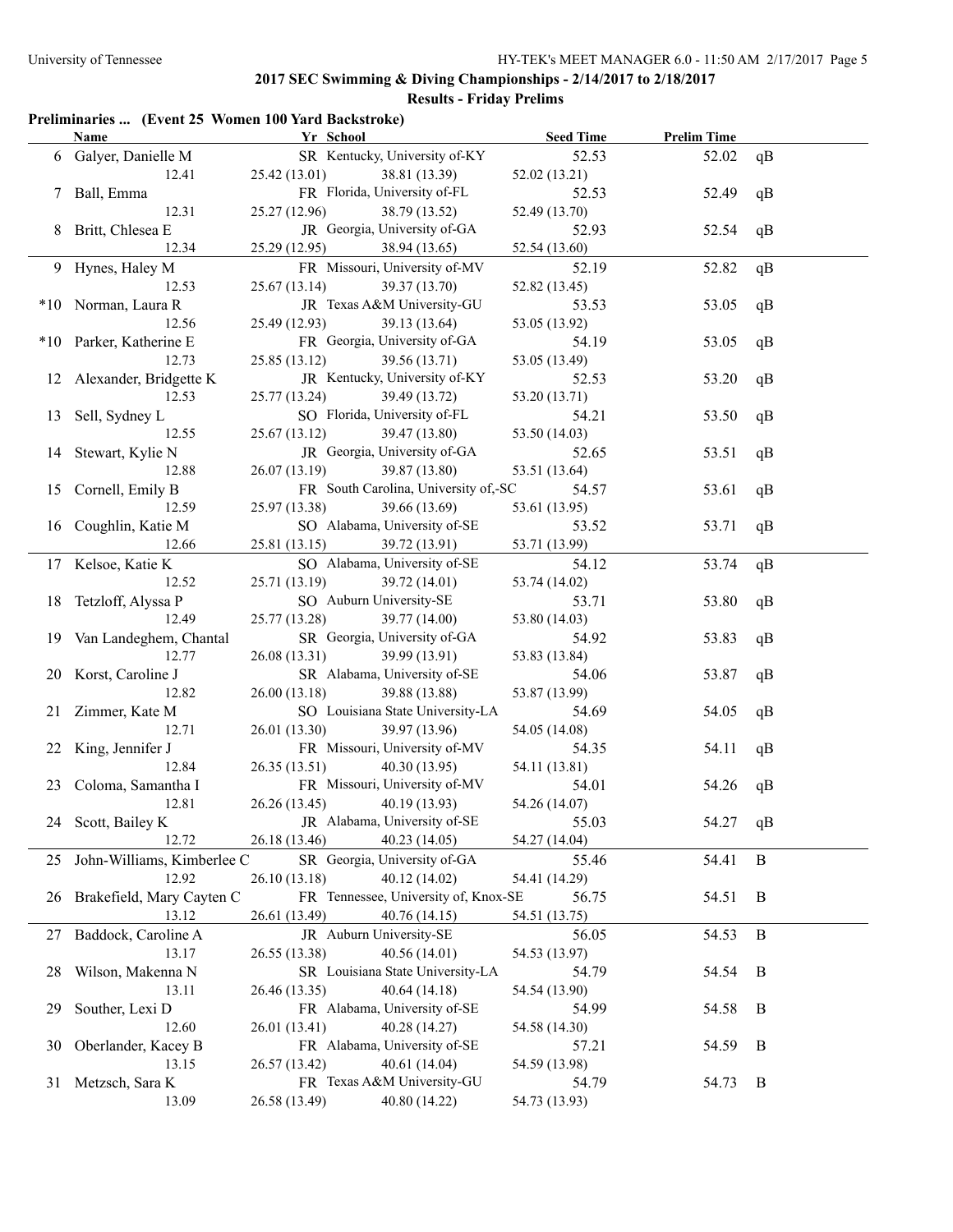## **2017 SEC Swimming & Diving Championships - 2/14/2017 to 2/18/2017**

## **Results - Friday Prelims**

## **Preliminaries ... (Event 25 Women 100 Yard Backstroke)**

|   | <b>Name</b>                      | Yr School                               | <b>Seed Time</b> | <b>Prelim Time</b> |    |
|---|----------------------------------|-----------------------------------------|------------------|--------------------|----|
|   | 32 Gehrke, Madeleine S           | SO Missouri, University of-MV           | 55.55            | 54.75 B            |    |
|   | 12.84                            | 40.42 (14.03)<br>26.39 (13.55)          | 54.75 (14.33)    |                    |    |
|   | 33 Wilts, Samantha E             | SO Missouri, University of-MV           | 55.19            | 54.85              | B  |
|   | 13.16                            | 26.78 (13.62) 40.64 (13.86)             | 54.85 (14.21)    |                    |    |
|   | 34 Paspalas, Christina M         | SO Tennessee, University of, Knox-SE    | 56.16            | 54.96              | B  |
|   | 12.72                            | $26.05(13.33)$ $40.20(14.15)$           | 54.96 (14.76)    |                    |    |
|   | 35 Cleveland, Alex S             | JR Tennessee, University of, Knox-SE    | 57.14            | 55.31              |    |
|   | 12.94                            | 26.90 (13.96)<br>41.12 (14.22)          | 55.31 (14.19)    |                    |    |
|   | 36 McKernan, Shannon E           | SO Auburn University-SE                 | 55.15            | 55.40              |    |
|   | 12.78                            | 26.37 (13.59) 40.85 (14.48)             | 55.40 (14.55)    |                    |    |
|   | 37 Goldblatt, Johanna R          | SO Vanderbilt University-SE             | 56.41            | 55.53              |    |
|   | 12.56                            | 26.29(13.73)<br>40.54(14.25)            | 55.53 (14.99)    |                    |    |
|   | 38 Branaman, Mairyn G            | JR South Carolina, University of,-SC    | 56.45            | 55.55              |    |
|   | 12.97                            | 26.89 (13.92)<br>40.94 (14.05)          | 55.55 (14.61)    |                    |    |
|   | 39 Eaker, Madison R              | SO Vanderbilt University-SE             | 56.08            | 56.08              |    |
|   | 13.44                            | 27.54(14.10)<br>41.92 (14.38)           | 56.08(14.16)     |                    |    |
|   | 40 Umberger, Madison E           | SO Arkansas, University of, Fayet-AR    | 56.42            | 56.24              |    |
|   | 13.38                            | 27.39(14.01)<br>41.88 (14.49)           | 56.24 (14.36)    |                    |    |
|   | 41 Clevenger, Robyn              | FR Auburn University-SE                 | 56.99            | 56.28              |    |
|   | 13.32                            | 27.23 (13.91) 41.51 (14.28)             | 56.28 (14.77)    |                    |    |
|   | 42 Keith, Mckenna F              | SO South Carolina, University of,-SC    | 59.22            | 56.45              |    |
|   | 13.08                            | 26.80 (13.72)<br>41.45(14.65)           | 56.45 (15.00)    |                    |    |
|   | 43 Chambliss, Dalton D           | FR Arkansas, University of, Fayet-AR    | 56.41            | 56.50              |    |
|   | 13.43                            | 27.25 (13.82)<br>41.92 (14.67)          | 56.50 (14.58)    |                    |    |
|   | 44 Hunt, Madeline J              | JR Vanderbilt University-SE             | 56.99            | 57.16              |    |
|   | 13.58                            | 27.79 (14.21) 42.50 (14.71)             | 57.16 (14.66)    |                    |    |
|   |                                  | JR Vanderbilt University-SE             | 59.40            |                    |    |
|   | 45 Hornaday, Kate M              |                                         |                  | 57.33              |    |
|   | 13.54                            | 27.73 (14.19)<br>42.67 (14.94)          | 57.33 (14.66)    |                    |    |
|   | 46 Burnett, Natalie K            | SR Arkansas, University of, Fayet-AR    | 55.96            | 57.73              |    |
|   | 13.08                            | 27.12(14.04)<br>42.53(15.41)            | 57.73 (15.20)    |                    |    |
|   | 47 Chabbott, Amanda H            | FR Vanderbilt University-SE             | 59.47            | 59.09              |    |
|   | 14.22                            | 28.98 (14.76) 59.09 (30.11)             |                  |                    |    |
|   | Event 26 Men 100 Yard Backstroke |                                         |                  |                    |    |
|   | <b>US Open:</b>                  | 43.49 O 3/25/2016<br><b>Ryan Murphy</b> | California       |                    |    |
|   | NCAA:                            | 43.49 N 3/25/2016<br><b>Ryan Murphy</b> | California       |                    |    |
|   | American:                        | 43.49 M 3/25/2016<br><b>Ryan Murphy</b> | California       |                    |    |
|   | <b>SEC Meet:</b>                 | 45.19 S 2/16/2005<br><b>Ryan Lochte</b> | Florida          |                    |    |
|   | Pool:<br>44.07 P                 | 12/6/2013<br><b>Nick Thoman</b>         |                  |                    |    |
|   | 45.37 A                          |                                         |                  |                    |    |
|   | 48.49 B                          |                                         |                  |                    |    |
|   | Name                             | Yr School                               | <b>Seed Time</b> | <b>Prelim Time</b> |    |
|   | <b>Preliminaries</b>             |                                         |                  |                    |    |
|   | 1 Oslin, Connor J                | SR Alabama, University of-SE            | 46.30            | 45.29              | qA |
|   | 10.57                            | 33.56 (11.70)<br>21.86 (11.29)          | 45.29 (11.73)    |                    |    |
| 2 | Kaliszak, Luke J                 | JR Alabama, University of-SE            | 45.29            | 45.64              | qB |
|   | 10.54                            | 21.86 (11.32)<br>33.74 (11.88)          | 45.64 (11.90)    |                    |    |
| 3 | Dale, Taylor L                   | SR Georgia, University of-GA            | 45.99            | 45.67              | qB |
|   | 10.74                            | 34.16 (11.86)<br>22.30 (11.56)          | 45.67 (11.51)    |                    |    |
|   | 4 Rysemus, Logan E               | SR Louisiana State University-LA        | 45.89            | 46.27              | qB |
|   | 11.06                            | 34.32 (11.89)<br>22.43 (11.37)          | 46.27 (11.95)    |                    |    |
| 5 | Luht, Karl J                     | FR Louisiana State University-LA        | 47.14            | 46.38              | qB |
|   | 10.68                            | 22.05 (11.37)<br>34.11 (12.06)          | 46.38 (12.27)    |                    |    |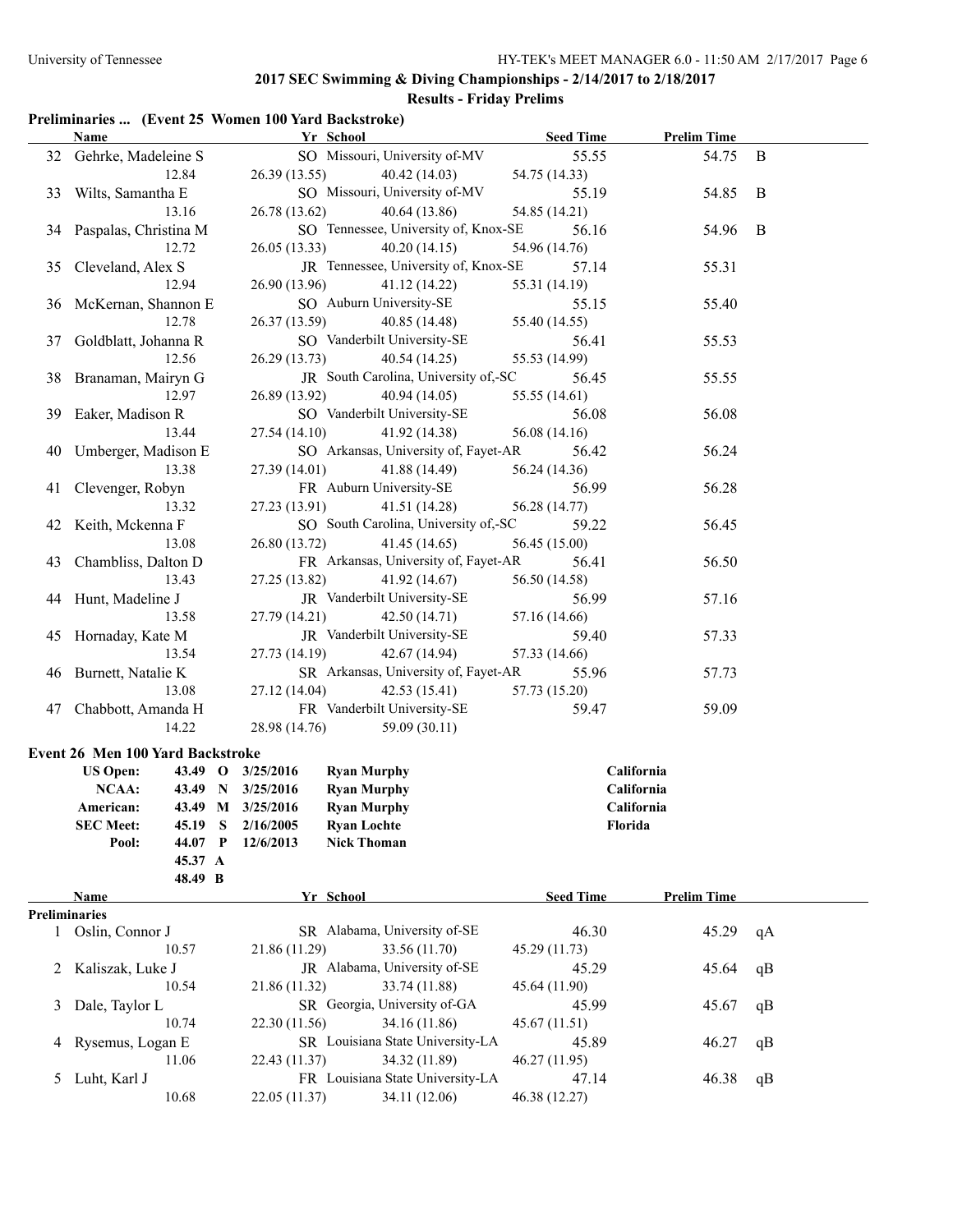## **Preliminaries ... (Event 26 Men 100 Yard Backstroke)**

|    | Name                   | Yr School                                  | <b>Seed Time</b> | <b>Prelim Time</b> |    |
|----|------------------------|--------------------------------------------|------------------|--------------------|----|
|    | 6 Reid, Christopher P  | JR Alabama, University of-SE               | 47.10            | 46.43              | qB |
|    | 10.88                  | 22.25(11.37)<br>34.23 (11.98)              | 46.43 (12.20)    |                    |    |
|    | 7 Bonetti, Brock W     | JR Texas A&M University-GU                 | 46.23            | 46.62              | qB |
|    | 10.87                  | 22.21 (11.34)<br>34.44 (12.23)             | 46.62(12.18)     |                    |    |
|    | 8 Hein, Daniel W       | FR Missouri, University of-MV              | 47.16            | 46.65              | qB |
|    | 10.96                  | 22.46 (11.50)<br>34.61 (12.15)             | 46.65 (12.04)    |                    |    |
|    | 9 Acevedo, Javier C    | FR Georgia, University of-GA               | 46.35            | 46.66              | qB |
|    | 11.33                  | 23.14 (11.81)<br>35.04 (11.90)             | 46.66(11.62)     |                    |    |
|    | 10 Darmody, Kyle J     | SR Auburn University-SE                    | 47.31            | 46.74              | qB |
|    | 10.85                  | 22.38 (11.53)<br>34.60 (12.22)             | 46.74 (12.14)    |                    |    |
|    | *11 Blyzinskyj, Jack A | SR Florida, University of-FL               | 47.53            | 46.82              | qB |
|    | 11.00                  | 22.56 (11.56)<br>34.71 (12.15)             | 46.82 (12.11)    |                    |    |
|    | *11 Boland, Jonathan P | SR South Carolina, University of,-SC       | 47.79            | 46.82              | qB |
|    | 10.88                  | 22.42 (11.54)<br>34.62 (12.20)             | 46.82 (12.20)    |                    |    |
|    |                        | SR Missouri, University of-MV              | 47.27            | 46.87              |    |
|    | 13 Griffin, Carter J   |                                            |                  |                    | qB |
|    | 11.23                  | 22.68 (11.45)<br>34.70 (12.02)             | 46.87 (12.17)    |                    |    |
|    | 14 Kim, Anthony        | FR Texas A&M University-GU                 | 48.65            | 47.10              | qB |
|    | 11.10                  | 22.46 (11.36)<br>34.85 (12.39)             | 47.10 (12.25)    |                    |    |
|    | 15 Verhage, Braga G    | FR Tennessee, University of, Knox-SE       | 49.43            | 47.12              | qB |
|    | 10.96                  | 22.89 (11.93)<br>35.02(12.13)              | 47.12 (12.10)    |                    |    |
|    | 16 Main, Bayley H      | SO Florida, University of-FL               | 47.23            | 47.40              | qB |
|    | 11.05                  | 22.69 (11.64)<br>35.01 (12.32)             | 47.40 (12.39)    |                    |    |
|    | 17 Reilman, Joey J     | SO Tennessee, University of, Knox-SE       | 49.36            | J47.40             | qB |
|    | 11.31                  | 22.93 (11.62)<br>35.24 (12.31)             | 47.40 (12.16)    |                    |    |
|    | 18 Fredriksson, Petter | FR Auburn University-SE                    | 48.68            | 47.43              | qB |
|    | 11.26                  | 23.02 (11.76)<br>35.38 (12.36)             | 47.43 (12.05)    |                    |    |
|    | 19 Booth, Joshua J     | JR Auburn University-SE                    | 47.50            | 47.45              | qB |
|    | 11.04                  | 22.88 (11.84)<br>35.10 (12.22)             | 47.45 (12.35)    |                    |    |
| 20 | Thaning, Walker N      | JR Kentucky, University of-KY              | 48.15            | 47.53              | qB |
|    | 10.98                  | 22.50 (11.52)<br>34.83 (12.33)             | 47.53 (12.70)    |                    |    |
| 21 | Copeland, Taylor B     | SR Auburn University-SE                    | 48.02            | 47.82              | qB |
|    | 11.07                  | 22.85 (11.78)<br>35.25 (12.40)             | 47.82 (12.57)    |                    |    |
| 22 | Garcia, Matthew J      | FR Tennessee, University of, Knox-SE       | 48.71            | 47.88              | qB |
|    | 11.42                  | 23.35 (11.93)<br>35.60 (12.25)             | 47.88 (12.28)    |                    |    |
| 23 | Swart, Josh D          | SO Kentucky, University of-KY              | 48.46            | 48.00              | qB |
|    | 11.14                  | 35.39 (12.46)<br>22.93 (11.79)             | 48.00 (12.61)    |                    |    |
|    | 24 Countie, Will M     | FR South Carolina, University of,-SC 49.39 |                  | 48.16 qB           |    |
|    | 11.19                  | 35.68 (12.56)<br>23.12 (11.93)             | 48.16 (12.48)    |                    |    |
|    | 25 Klotz, Matthew J    | FR Louisiana State University-LA           | 48.07            | 48.19              | B  |
|    | 11.29                  | 23.19 (11.90)<br>35.66 (12.47)             | 48.19 (12.53)    |                    |    |
| 26 | Kelsoe, Jacob W        | SR Alabama, University of-SE               | 49.31            | 48.29              | B  |
|    | 11.37                  | 35.73 (12.40)<br>23.33 (11.96)             | 48.29 (12.56)    |                    |    |
| 27 | Dingess, David A       | SO Kentucky, University of-KY              | 49.63            | 48.48              | B  |
|    | 11.32                  | 35.60 (12.55)<br>23.05 (11.73)             | 48.48 (12.88)    |                    |    |
| 28 | Mulleady, Duncan P     | JR Texas A&M University-GU                 | 49.32            | 48.56              |    |
|    | 11.34                  | 35.92 (12.64)<br>23.28 (11.94)             | 48.56 (12.64)    |                    |    |
| 29 | Rocha de Murga, Juan   | SR Texas A&M University-GU                 | 49.30            | 48.58              |    |
|    | 11.58                  | 36.20 (12.62)<br>23.58 (12.00)             | 48.58 (12.38)    |                    |    |
| 30 | Kananowicz, Bryce A    | JR South Carolina, University of,-SC       | 49.00            | 48.60              |    |
|    | 11.20                  | 35.94 (12.65)<br>23.29 (12.09)             | 48.60 (12.66)    |                    |    |
|    | 31 Connolly, Alec M    | FR Tennessee, University of, Knox-SE       | 49.86            | 48.69              |    |
|    | 11.33                  | 36.07 (12.74)<br>23.33 (12.00)             | 48.69 (12.62)    |                    |    |
|    |                        |                                            |                  |                    |    |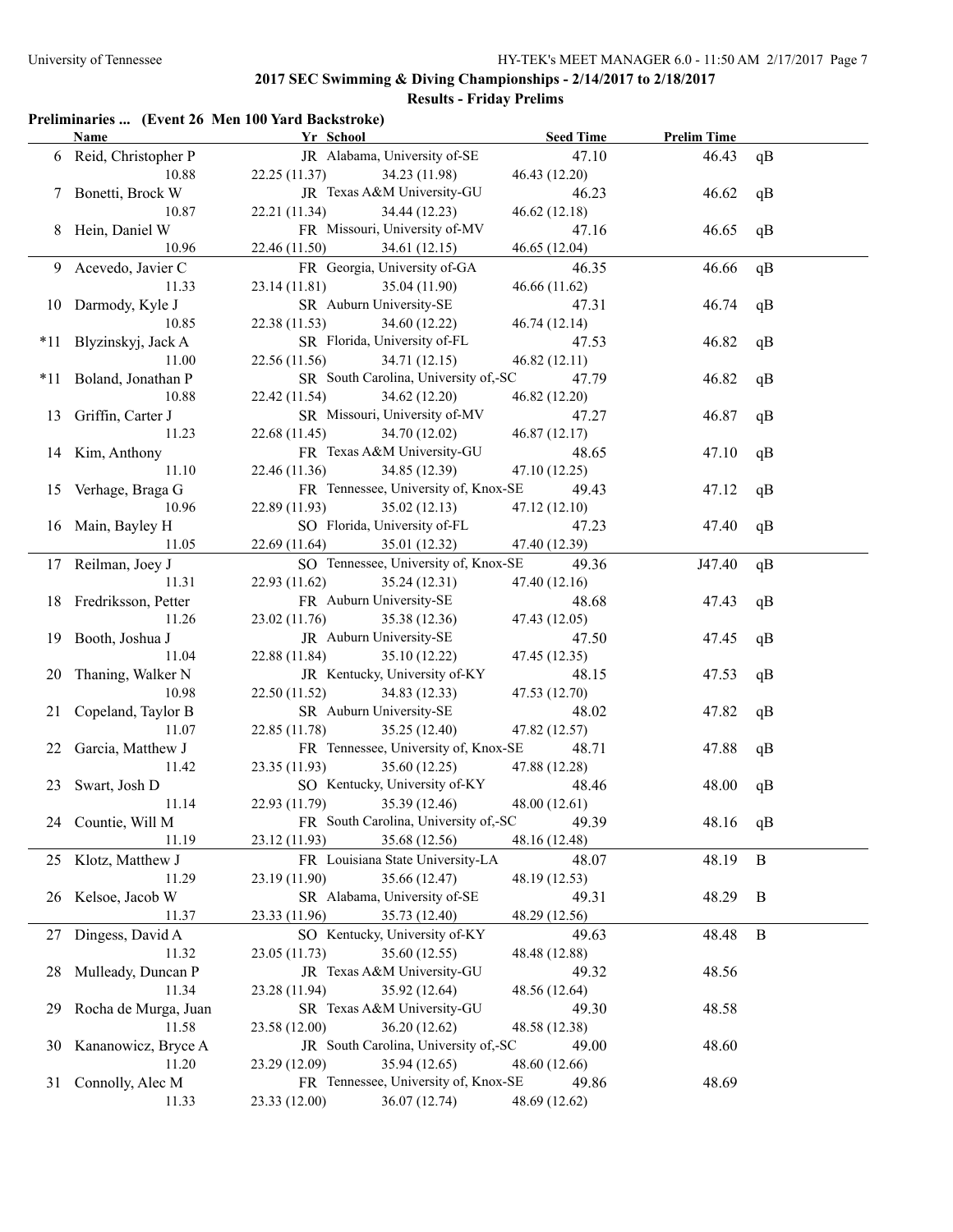## **Preliminaries ... (Event 26 Men 100 Yard Backstroke)**

|    | <b>Name</b>                                 | Yr School                                                   | <b>Seed Time</b>          | <b>Prelim Time</b> |    |
|----|---------------------------------------------|-------------------------------------------------------------|---------------------------|--------------------|----|
|    | 32 Smith, Thomas J                          | SO Louisiana State University-LA                            | 48.43                     | 48.77              |    |
|    | 11.29                                       | 23.24 (11.95)<br>36.00 (12.76)                              | 48.77 (12.77)             |                    |    |
| 33 | Schaetzle, Griffin C                        | SO Missouri, University of-MV                               | 48.58                     | 48.84              |    |
|    | 11.63                                       | 23.61 (11.98)<br>36.24(12.63)                               | 48.84 (12.60)             |                    |    |
|    | *34 Liu, Kevin H                            | FR South Carolina, University of,-SC                        | 51.25                     | 48.88              |    |
|    | 11.32                                       | 23.39 (12.07)<br>36.23(12.84)                               | 48.88 (12.65)             |                    |    |
|    | *34 Murray, Nathan G                        | FR Tennessee, University of, Knox-SE                        | 50.33                     | 48.88              |    |
|    | 11.85                                       | 24.10 (12.25)<br>36.67(12.57)                               | 48.88 (12.21)             |                    |    |
|    | 36 Harper, Tyler A                          | SO Louisiana State University-LA                            | 48.79                     | 48.98              |    |
|    | 11.29                                       | 23.32 (12.03)<br>36.11 (12.79)                              | 48.98 (12.87)             |                    |    |
|    | 37 Maas, Kyle P                             | FR Alabama, University of-SE                                | 49.15                     | 49.14              |    |
|    | 11.39                                       | 23.53(12.14)<br>36.28 (12.75)                               | 49.14 (12.86)             |                    |    |
|    |                                             | SR Texas A&M University-GU                                  |                           |                    |    |
|    | 38 Bolleter, Cory D                         |                                                             | 49.93                     | 49.40              |    |
|    | 11.69                                       | 23.89 (12.20)<br>36.53 (12.64)                              | 49.40 (12.87)             |                    |    |
|    | 39 Arthur, Will B                           | SO Louisiana State University-LA                            | 48.49                     | 50.04              |    |
|    | 11.20                                       | 23.31(12.11)<br>36.23(12.92)                                | 50.04 (13.81)             |                    |    |
|    | <b>Event 27 Women 100 Yard Breaststroke</b> |                                                             |                           |                    |    |
|    | <b>US Open:</b><br>56.85 O                  | 3/18/2016<br><b>Lilly King</b>                              | Indiana                   |                    |    |
|    | NCAA:                                       | 56.85 N 3/18/2016<br><b>Lilly King</b>                      | Indiana                   |                    |    |
|    | American:                                   | 56.85 M 3/18/2016<br><b>Lilly King</b>                      | Indiana                   |                    |    |
|    | <b>SEC Meet:</b><br><sub>S</sub><br>57.28   | <b>Breeja Larson</b><br>2/21/2014                           |                           | Texas A&M          |    |
|    | Pool:                                       | Alia Atkinson<br>57.62 P 12/6/2013                          |                           | Texas A&M          |    |
|    | 59.04 A                                     |                                                             |                           |                    |    |
|    | $1:02.49$ B                                 |                                                             |                           |                    |    |
|    | Name                                        | Yr School                                                   | <b>Seed Time</b>          | <b>Prelim Time</b> |    |
|    | <b>Preliminaries</b>                        |                                                             |                           |                    |    |
|    | 1 Caneta, Jorie A                           | JR Texas A&M University-GU                                  | 59.38                     | 59.78              | qB |
|    | 12.94                                       | 28.18 (15.24)<br>43.56 (15.38)                              | 59.78 (16.22)             |                    |    |
|    | 2 Blood, Bridget M                          | SR Alabama, University of-SE                                | 1:00.82                   | 59.83              | qB |
|    | 12.86                                       | 28.22 (15.36)<br>43.79 (15.57)                              | 59.83 (16.04)             |                    |    |
| 3  | Winstead, Madison C                         | FR Kentucky, University of-KY                               | 1:00.63                   | 1:00.09            | qB |
|    | 12.80                                       | 28.02 (15.22)<br>43.94 (15.92)                              | 1:00.09(16.15)            |                    |    |
| 4  | Callahan, Colleen                           | SR Tennessee, University of, Knox-SE                        | 1:00.56                   | 1:00.20            | qB |
|    | 13.06                                       | 28.43 (15.37)<br>44.03 (15.60)                              | 1:00.20(16.17)            |                    |    |
|    | 5 McGregor, Ashley E                        | SR Texas A&M University-GU                                  | 1:00.75                   | 1:00.28            | qB |
|    | 13.16                                       | 44.38 (15.80)<br>28.58 (15.42)                              | 1:00.28(15.90)            |                    |    |
|    | 6 Lloyd, Natasha A                          | SR Auburn University-SE                                     | 1:01.45                   | 1:00.30            | qB |
|    | 13.19                                       | 44.06 (15.71)<br>28.35 (15.16)                              | 1:00.30(16.24)            |                    |    |
| 7  | Jonker, Franko                              | SR Texas A&M University-GU                                  | 59.89                     | 1:00.44            | qB |
|    | 13.16                                       | 44.64 (16.20)<br>28.44 (15.28)                              | 1:00.44(15.80)            |                    |    |
| 8  | O'Neil, Colleen M                           | SR Louisiana State University-LA                            | 1:00.27                   | 1:00.66            | qB |
|    | 13.25                                       | 28.48 (15.23)<br>44.25 (15.77)                              | 1:00.66(16.41)            |                    |    |
|    |                                             | JR South Carolina, University of,-SC                        |                           |                    |    |
| 9. | Dirrane, Kersten V                          |                                                             | 1:01.06                   | 1:00.71            | qB |
|    | 13.39                                       | 44.60 (15.85)<br>28.75 (15.36)                              | 1:00.71(16.11)            |                    |    |
| 10 | Crew, Kendra R                              | SR Kentucky, University of-KY                               | 1:01.09                   | 1:00.85            | qB |
|    | 13.19                                       | 28.59 (15.40)<br>44.62 (16.03)                              | 1:00.85(16.23)            |                    |    |
| 11 | Roman, Breanna M                            | JR Auburn University-SE                                     | 1:01.57                   | 1:00.95            | qB |
|    | 13.13                                       | 44.48 (15.83)<br>28.65 (15.52)                              | 1:00.95(16.47)            |                    |    |
| 12 |                                             |                                                             |                           |                    | qB |
|    | Spradley, Summer C                          | SO Louisiana State University-LA                            | 1:01.33                   | 1:01.52            |    |
|    | 13.23                                       | 28.72 (15.49)<br>44.73 (16.01)                              | 1:01.52(16.79)            |                    |    |
| 13 | McMahon, Sycerika M<br>13.34                | SR Texas A&M University-GU<br>28.99 (15.65)<br>45.10(16.11) | 1:02.92<br>1:01.56(16.46) | 1:01.56            | qB |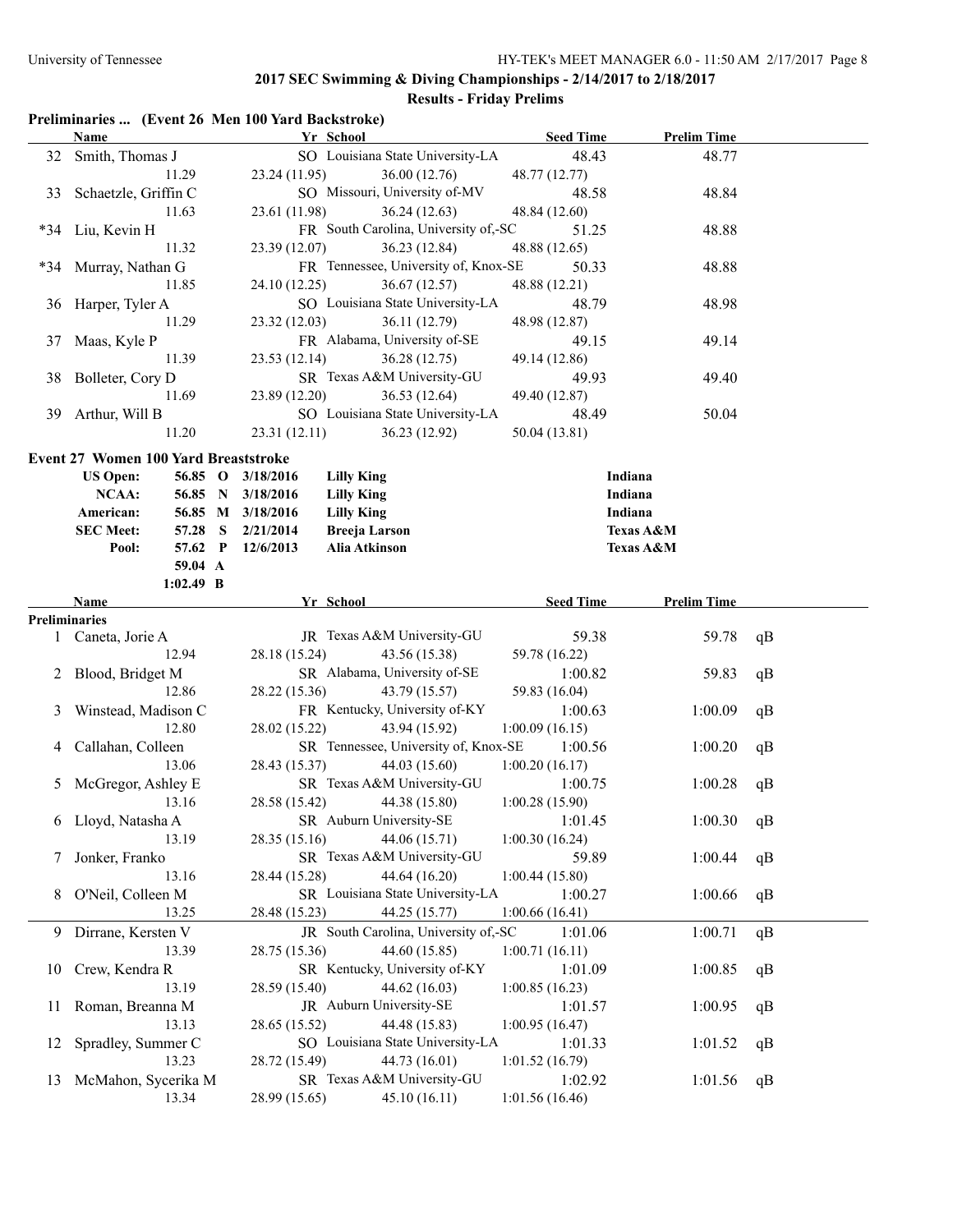# **2017 SEC Swimming & Diving Championships - 2/14/2017 to 2/18/2017**

## **Results - Friday Prelims**

## **Preliminaries ... (Event 27 Women 100 Yard Breaststroke)**

|     | <b>Name</b>              | Yr School                                    | <b>Seed Time</b> | <b>Prelim Time</b> |    |
|-----|--------------------------|----------------------------------------------|------------------|--------------------|----|
|     | 14 Belli, Morgan S       | JR Kentucky, University of-KY                | 1:02.88          | 1:01.89            | qB |
|     | 13.69                    | 29.36 (15.67)<br>45.54 (16.18)               | 1:01.89(16.35)   |                    |    |
|     | 15 Paskulin, Olivia      | FR Louisiana State University-LA             | 1:01.91          | 1:01.93            | qB |
|     | 13.15                    | 29.03 (15.88)<br>45.42 (16.39)               | 1:01.93(16.51)   |                    |    |
|     | 16 Lucenti, Kara M       | JR Vanderbilt University-SE                  | 1:02.50          | 1:02.05            | qB |
|     | 13.57                    | 29.37 (15.80)<br>45.56 (16.19)               | 1:02.05(16.49)   |                    |    |
|     | 17 Glunn, Lexi L         | FR Georgia, University of-GA                 | 1:02.61          | J1:02.05           | qB |
|     | 13.58                    | 29.41 (15.83)<br>45.72 (16.31)               | 1:02.05(16.33)   |                    |    |
| 18  | Casazza, Caitln N        | SO Georgia, University of-GA                 | 1:01.84          | 1:02.13            | qB |
|     | 13.41                    | 29.48 (16.07)<br>45.66 (16.18)               | 1:02.13(16.47)   |                    |    |
| 19  | Malone, Brooke Y         | JR Auburn University-SE                      | 1:02.54          | 1:02.22            | qB |
|     | 13.36                    | 29.30 (15.94)<br>45.60 (16.30)               | 1:02.22(16.62)   |                    |    |
| 20  | Strathman, Madison E     | SO Arkansas, University of, Fayet-AR         | 1:01.50          | 1:02.24            | qB |
|     | 13.35                    | 29.29 (15.94)<br>45.52 (16.23)               | 1:02.24(16.72)   |                    |    |
|     | 21 Macfarlane, Justine A | SO Alabama, University of-SE                 | 1:02.80          | 1:02.28            | qB |
|     | 13.54                    | 29.29 (15.75)<br>45.51 (16.22)               | 1:02.28(16.77)   |                    |    |
|     | 22 Wiggins, Meghan A     | SO Tennessee, University of, Knox-SE         | 1:03.47          | 1:02.47            | qB |
|     | 13.36                    | 29.25 (15.89)<br>45.42 (16.17)               | 1:02.47(17.05)   |                    |    |
|     | 23 Murray, Emma E        | SO Alabama, University of-SE                 | 1:03.02          | 1:02.57            | q  |
|     | 13.66                    | 29.82 (16.16)<br>46.05(16.23)                | 1:02.57(16.52)   |                    |    |
|     | 24 Angell, Sydney M      | SO Arkansas, University of, Fayet-AR         | 1:02.66          | 1:02.68            | q  |
|     | 13.10                    | 29.21 (16.11)<br>45.77 (16.56)               | 1:02.68(16.91)   |                    |    |
|     | 25 Higgs, Albury A       | FR South Carolina, University of,-SC         | 1:03.99          | 1:02.81            |    |
|     | 13.64                    | 29.19 (15.55)<br>45.93 (16.74)               | 1:02.81(16.88)   |                    |    |
|     | 26 Potts, Alaina N       | SO Kentucky, University of-KY                | 1:02.88          | 1:02.93            |    |
|     | 13.76                    | 29.50 (15.74)<br>46.39 (16.89)               | 1:02.93(16.54)   |                    |    |
|     | 27 Menendez Nava, Ana    | FR South Carolina, University of,-SC         | 1:03.94          | 1:02.96            |    |
|     | 13.96                    | 29.63 (15.67)<br>45.94 (16.31)               | 1:02.96(17.02)   |                    |    |
| 28. | Murslack, Kristen M      | SR Auburn University-SE                      | 1:03.53          | 1:03.16            |    |
|     | 13.84                    | 29.95 (16.11)<br>46.35(16.40)                | 1:03.16(16.81)   |                    |    |
| 29. | McKenzie, Anna K         | SO Georgia, University of-GA                 | 1:04.16          | 1:03.32            |    |
|     | 13.57                    | 29.36 (15.79)<br>45.89 (16.53)               | 1:03.32(17.43)   |                    |    |
| 30  | Tootill, Caitlin J       | SO Arkansas, University of, Fayet-AR         | 1:02.76          | 1:03.37            |    |
|     | 13.66                    | 29.55 (15.89)<br>46.11 (16.56)               | 1:03.37(17.26)   |                    |    |
|     | 31 Coughlin, Kathryn A   | SR Vanderbilt University-SE                  | 1:02.98          | 1:03.51            |    |
|     | 13.42                    | 29.58 (16.16)<br>46.37 (16.79)               | 1:03.51(17.14)   |                    |    |
|     | 32 Easterling, Sarah E   | SR Arkansas, University of, Fayet-AR 1:04.88 |                  | 1:03.70            |    |
|     | 13.53                    | 46.61 (16.92)<br>29.69(16.16)                | 1:03.70(17.09)   |                    |    |
|     | 33 Helm, Sarah K         | SO Alabama, University of-SE                 | 1:04.60          | 1:03.71            |    |
|     | 13.57                    | 46.79 (16.61)<br>30.18(16.61)                | 1:03.71 (16.92)  |                    |    |
| 34  | Oxley, Brittany L        | JR South Carolina, University of,-SC         | 1:04.24          | 1:03.73            |    |
|     | 13.81                    | 29.89 (16.08)<br>46.70 (16.81)               | 1:03.73(17.03)   |                    |    |
| 35  | Yurchishin, Marian L     | SO Alabama, University of-SE                 | 1:02.98          | 1:03.77            |    |
|     | 13.99                    | 29.99 (16.00)<br>46.62(16.63)                | 1:03.77(17.15)   |                    |    |
|     | 36 Edwards, Maddie E     | JR Arkansas, University of, Fayet-AR         | 1:04.28          | 1:04.07            |    |
|     | 13.98                    | 30.11(16.13)<br>46.66 (16.55)                | 1:04.07(17.41)   |                    |    |
| 37  | Jones, Iliana L          | SO Missouri, University of-MV                | 1:04.14          | 1:04.18            |    |
|     | 13.48                    | 29.66 (16.18)<br>46.60 (16.94)               | 1:04.18(17.58)   |                    |    |
| 38  | Lowengrub, Catherine G   | FR Louisiana State University-LA             | 1:03.47          | 1:04.29            |    |
|     | 13.94                    | 46.77 (16.84)<br>29.93 (15.99)               | 1:04.29(17.52)   |                    |    |
| 39  | Cha, Brenda S            | JR Vanderbilt University-SE                  | 1:06.71          | 1:07.15            |    |
|     | 14.37                    | 49.06 (17.46)<br>31.60 (17.23)               | 1:07.15(18.09)   |                    |    |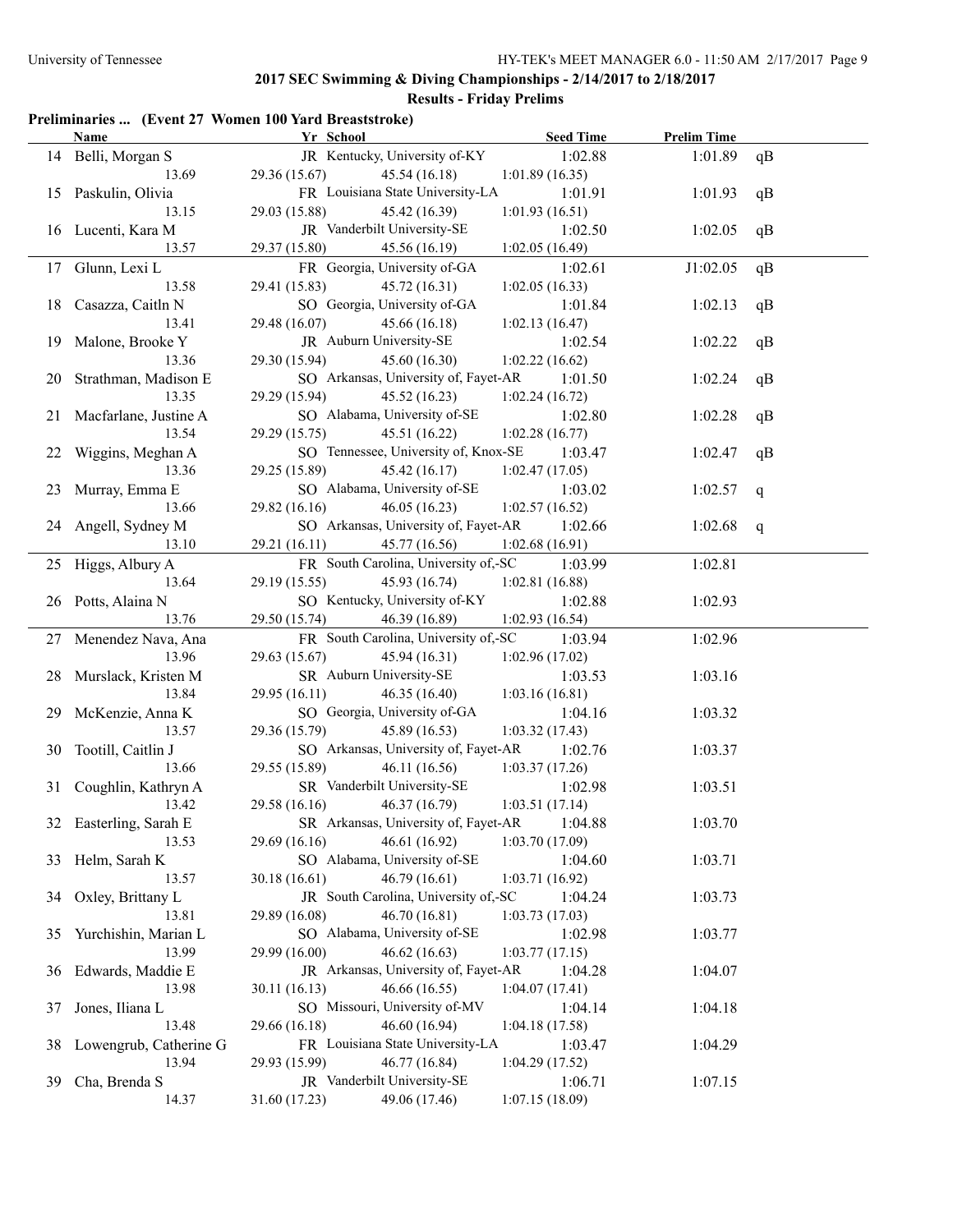|          | Event 28 Men 100 Yard Breaststroke |         |                   |                                      |                  |                    |    |
|----------|------------------------------------|---------|-------------------|--------------------------------------|------------------|--------------------|----|
|          | <b>US Open:</b>                    |         | 50.04 O 3/28/2014 | <b>Kevin Cordes</b>                  | Arizona          |                    |    |
|          | NCAA:                              |         | 50.04 N 3/28/2014 | <b>Kevin Cordes</b>                  | Arizona          |                    |    |
|          | American:                          |         | 50.04 M 3/28/2014 | <b>Kevin Cordes</b>                  | Arizona          |                    |    |
|          | <b>SEC Meet:</b>                   | 51.25 S | 2/21/2014         | <b>Nic Fink</b>                      | Georgia          |                    |    |
|          | Pool:                              | 51.36 P | 11/21/2015        | <b>Fabian Schwingenschloegl</b>      |                  |                    |    |
|          |                                    | 51.93 A |                   |                                      |                  |                    |    |
|          |                                    | 55.39 B |                   |                                      |                  |                    |    |
|          | Name                               |         |                   | Yr School                            | <b>Seed Time</b> | <b>Prelim Time</b> |    |
|          | <b>Preliminaries</b>               |         |                   |                                      |                  |                    |    |
|          | 1 Wich-Glasen, Nils                |         |                   | JR South Carolina, University of,-SC | 52.75            | 51.58              | qA |
|          |                                    | 10.97   | 24.20 (13.23)     | 37.72 (13.52)                        | 51.58 (13.86)    |                    |    |
|          | 2 Schwingenschloegl, Fabian        |         |                   | SR Missouri, University of-MV        | 51.07            | 52.08              | qB |
|          |                                    | 11.02   | 24.27 (13.25)     | 38.21 (13.94)                        | 52.08 (13.87)    |                    |    |
| 3        | McKee, Anton S                     |         |                   | SR Alabama, University of-SE         | 54.35            | 52.33              | qB |
|          |                                    | 11.21   | 24.61 (13.40)     | 38.30 (13.69)                        | 52.33 (14.03)    |                    |    |
|          | Duderstadt, Michael E              |         |                   | SR Auburn University-SE              | 52.83            | 52.46              | qB |
|          |                                    | 11.09   | 24.66 (13.57)     | 38.53 (13.87)                        | 52.46 (13.93)    |                    |    |
| 5        | Chadwick, Michael H                |         |                   | SR Missouri, University of-MV        | 52.62            | 52.76              | qB |
|          |                                    | 11.08   | 24.83 (13.75)     | 38.57 (13.74)                        | 52.76 (14.19)    |                    |    |
|          | Stevens, Peter J                   |         |                   | JR Tennessee, University of, Knox-SE | 53.27            | 52.81              | qB |
| $\sigma$ |                                    | 10.86   | 24.28 (13.42)     | 38.72 (14.44)                        | 52.81 (14.09)    |                    |    |
|          |                                    |         |                   | FR Florida, University of-FL         | 54.73            |                    |    |
|          | Bray, Chandler W                   | 11.38   |                   | 38.97 (14.08)                        |                  | 53.03              | qB |
|          |                                    |         | 24.89 (13.51)     |                                      | 53.03 (14.06)    |                    |    |
| 8.       | Romanov, Pavel                     |         |                   | SR Alabama, University of-SE         | 54.00            | 53.06              | qB |
|          |                                    | 11.10   | 24.61 (13.51)     | 39.00 (14.39)                        | 53.06 (14.06)    |                    |    |
|          | 9 Mapel, Edward A                  |         |                   | SR Missouri, University of-MV        | 52.73            | 53.11              | qB |
|          |                                    | 11.56   | 25.37 (13.81)     | 39.21 (13.84)                        | 53.11 (13.90)    |                    |    |
|          | 10 Castillo Luna, Mauro            |         |                   | JR Texas A&M University-GU           | 53.22            | 53.12              | qB |
|          |                                    | 11.51   | 25.28 (13.77)     | 39.21 (13.93)                        | 53.12 (13.91)    |                    |    |
| 11.      | Dejean, Silas A                    |         |                   | SR Louisiana State University-LA     | 53.21            | 53.14              | qB |
|          |                                    | 11.21   | 24.81 (13.60)     | 38.60 (13.79)                        | 53.14 (14.54)    |                    |    |
| 12       | Dibblin, Ross E                    |         |                   | SR Tennessee, University of, Knox-SE | 55.27            | 53.20              | qB |
|          |                                    | 11.07   | 24.56 (13.49)     | 38.76 (14.20)                        | 53.20 (14.44)    |                    |    |
| 13       | Tybur, Jonathan C                  |         |                   | JR Texas A&M University-GU           | 55.94            | 53.30              | qB |
|          |                                    | 11.27   | 25.10 (13.83)     | 39.13 (14.03)                        | 53.30 (14.17)    |                    |    |
|          | 14 Mattern, John L                 |         |                   | SR Georgia, University of-GA         | 54.98            | 53.53              | qB |
|          |                                    | 11.34   | 24.82 (13.48)     | 38.86 (14.04)                        | 53.53 (14.67)    |                    |    |
|          | 15 Guest, James T                  |         |                   | SO Georgia, University of-GA         | 54.14            | 53.57              | qB |
|          |                                    | 11.53   | 25.28 (13.75)     | 39.36 (14.08)                        | 53.57 (14.21)    |                    |    |
| 16       | Goldfaden, Itay                    |         |                   | FR South Carolina, University of,-SC | 56.37            | 53.64              | qB |
|          |                                    | 11.12   | 24.72 (13.60)     | 38.80 (14.08)                        | 53.64 (14.84)    |                    |    |
| 17       | Groters, Jordy A                   |         |                   | JR Missouri, University of-MV        | 53.31            | 53.81              | qB |
|          |                                    | 11.52   | 25.09 (13.57)     | 39.25 (14.16)                        | 53.81 (14.56)    |                    |    |
| 18       | Amdor, Wyatt I                     |         |                   | FR Kentucky, University of-KY        | 54.98            | 54.02              | qB |
|          |                                    | 11.64   | 25.46 (13.82)     | 39.59 (14.13)                        | 54.02 (14.43)    |                    |    |
| 19       | Dunphy, Matthew L                  |         |                   | SO Tennessee, University of, Knox-SE | 55.25            | 54.10              | qB |
|          |                                    | 11.71   | 25.52 (13.81)     | 40.16 (14.64)                        | 54.10 (13.94)    |                    |    |
| 20       | O'Brien, Jordan D                  |         |                   | SO Missouri, University of-MV        | 53.19            | 54.33              |    |
|          |                                    | 11.43   | 25.13 (13.70)     | 39.64 (14.51)                        | 54.33 (14.69)    |                    | qB |
|          |                                    |         |                   | FR Tennessee, University of, Knox-SE |                  |                    |    |
| 21       | Raab, Tim J                        |         |                   |                                      | 59.66            | 54.40              | qB |
|          |                                    | 11.46   | 25.29 (13.83)     | 39.62 (14.33)                        | 54.40 (14.78)    |                    |    |
| 22       | Monaghan, Colin M                  |         |                   | SO Georgia, University of-GA         | 54.86            | 54.45              | qB |
|          |                                    | 11.56   | 25.60 (14.04)     | 39.82 (14.22)                        | 54.45 (14.63)    |                    |    |